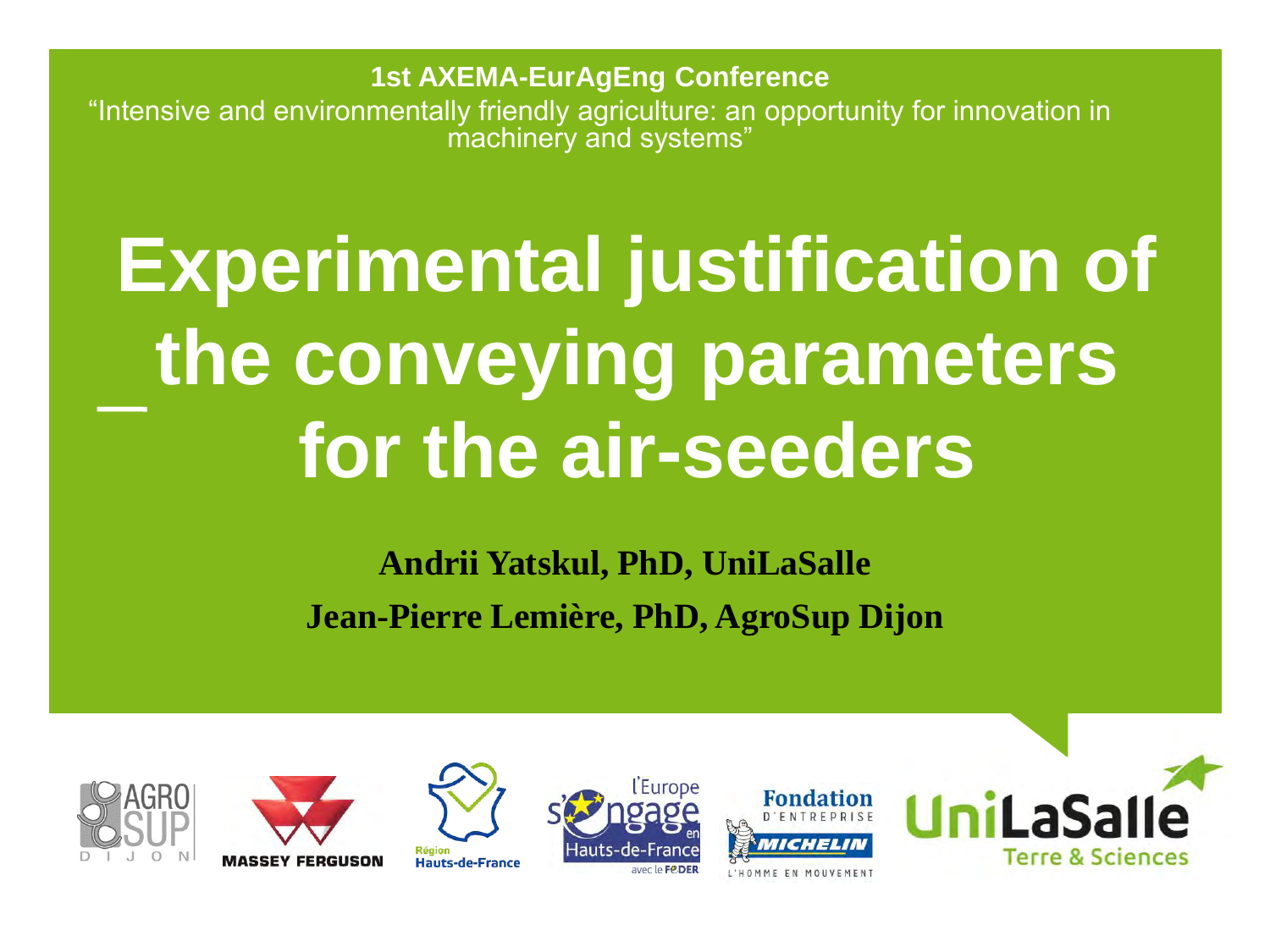## **Plan**

- 1. Problematic of wide width air-seeders
	- $\checkmark$  Agricultural context
	- $\checkmark$  Technical context
	- $\checkmark$  Improvement ways
- 2. Goals of research
- 3. Materials and methods
- 4. Results and discussions
- 5. Conclusions and further work
	- $\checkmark$  Air-seeder conception
	- $\checkmark$  Recommendations for air-seeder settings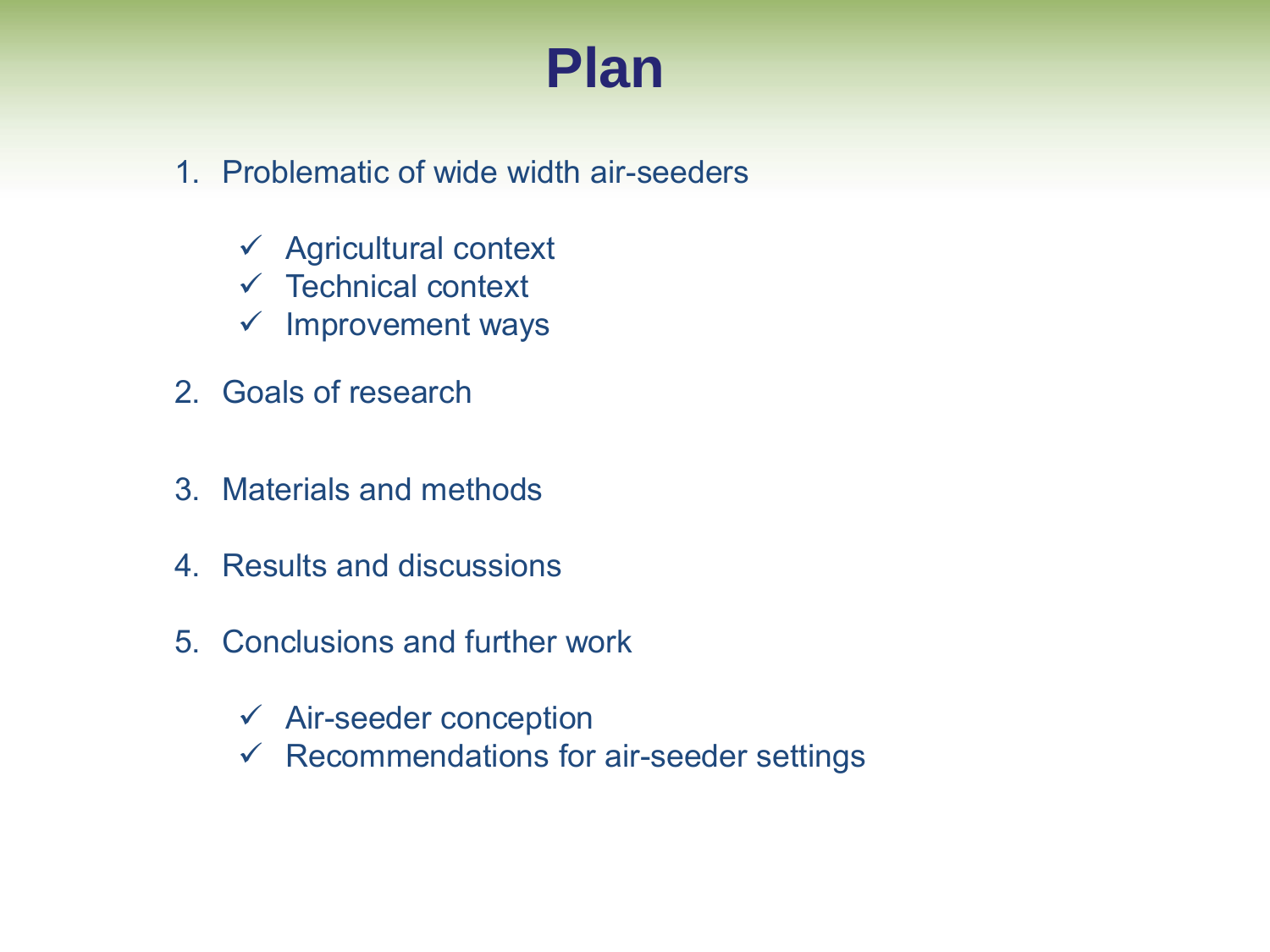## **1. Problematic of wide width air-seeders**

#### Agricultural context:

- Sizeable planes areas  $\sum$
- Short seeding period  $\sum$
- High fuel cost  $\sum$

#### Technical context:

- > High energy consumption for seeds conveying
- **>** Low transversal repartition quality
- Incorrect conveying system parameters  $\sum$
- High clogging risk  $\sum$

## Technical goals:

**Reducing or elimination of clogs**

**Energy economy**

**Facilitation of the airseeder settings**





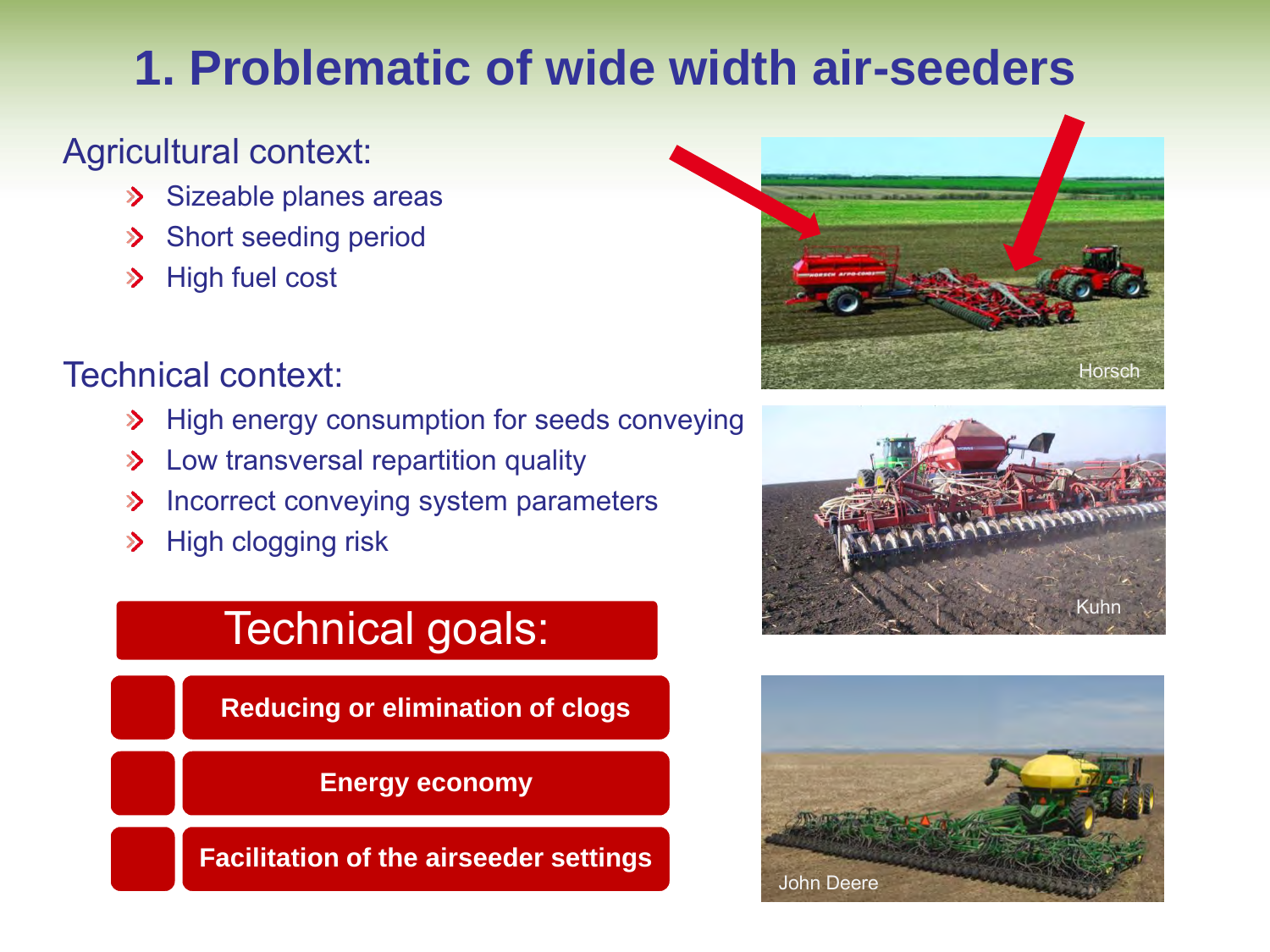## **1. Problematic of wide width air-seeders**

*Source: (*Binsirawanich, 2011; Barbosa et Seleghim, 2003*).*



**Flow regimes for air-solid mix as the function or the air velocity**

 **Needs in regular seed-flow Conveying in dilute phase only**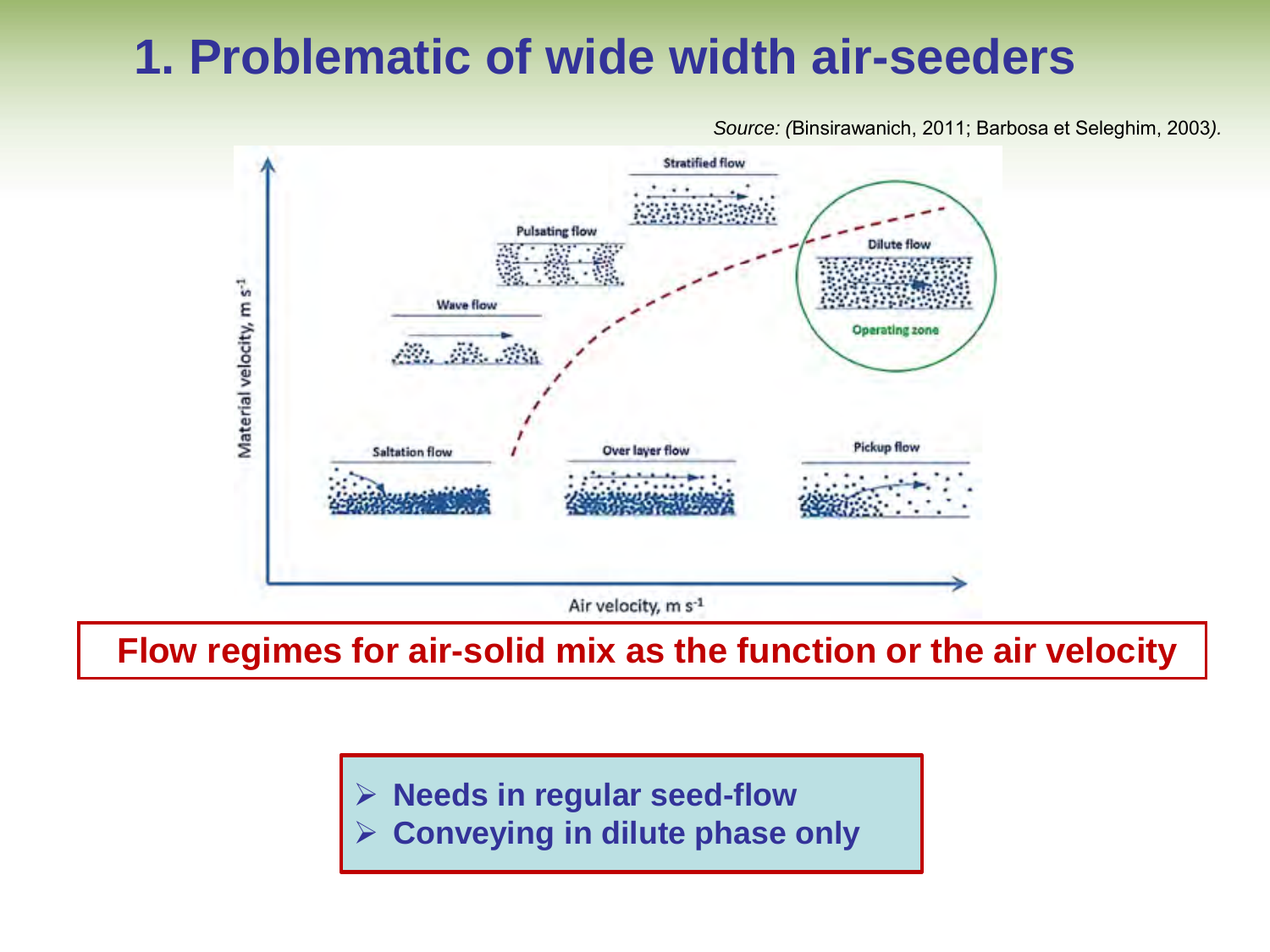## **1. Problematic of wide width air-seeders**

#### **Physical and agronomy constraints:**

- $\checkmark$  Narrow working zone of air velocity
- $\checkmark$  Problem of the air-evacuation before openers
- Problem of pressure losses determination
- Physical proprieties of seeds and fertilizers
- $\checkmark$  Poor bibliography sources
- Difficult theoretical substantiation

## **Causes of clogging:**

- $\checkmark$  Slow air velocity;
- $\checkmark$  Raw seeds;
- $\checkmark$  Slowdown of the flow by the divider manifold elements;
- $\checkmark$  Fractures, tightening and sagging of outlet pipes

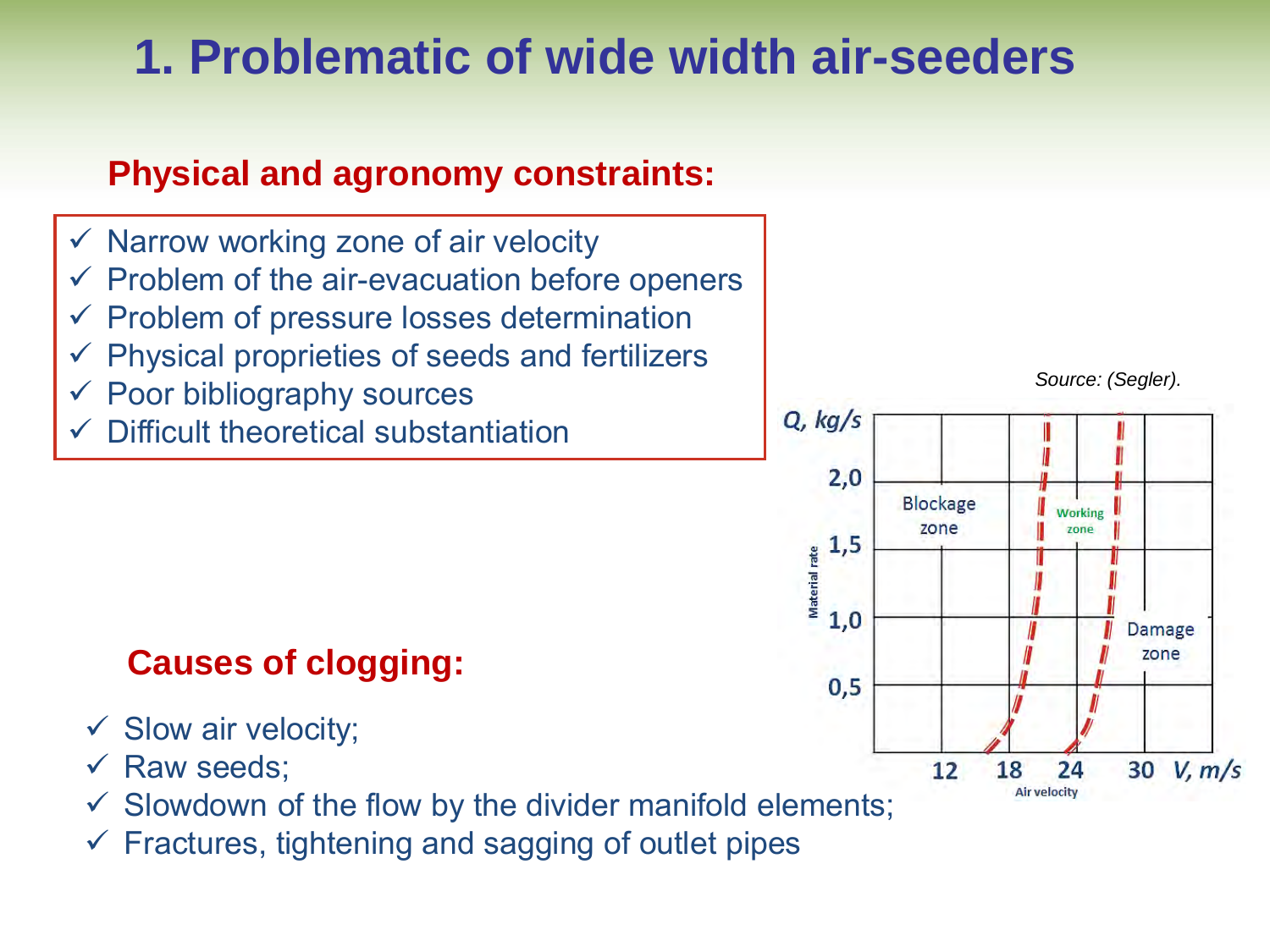## **2. Goals of reseaurch**

- $\lambda$  Study of the pneumatic conveying in the air-seeders
- Determination of the optimal parameters of pneumatic conveying  $\sum$ taking into account the specificity of air-seeders (Namely: range of air velocity and mass flow concentration)
- $\lambda$  Generation of the viable data for the conception and setting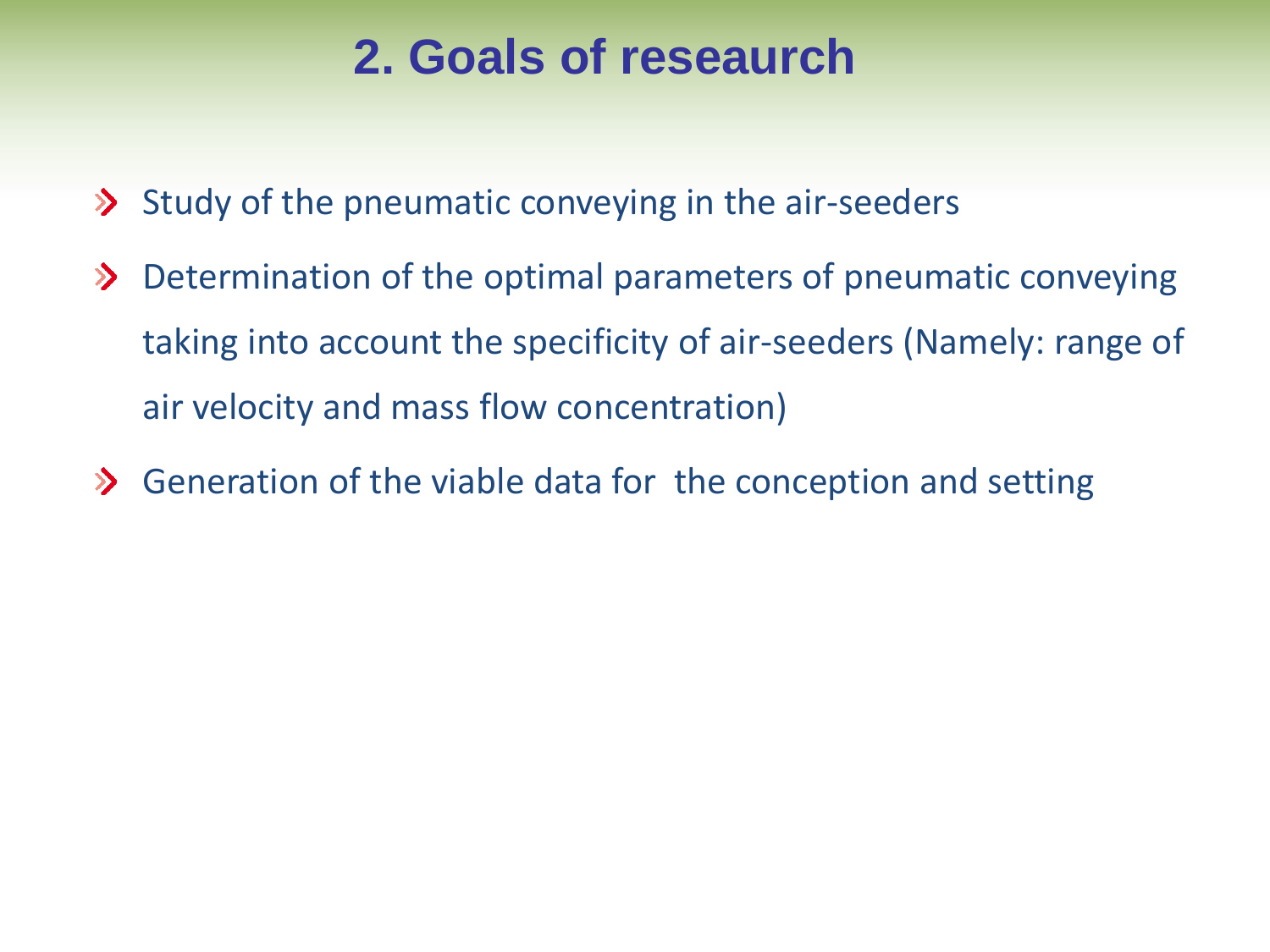## **3. Materials and methods**

## **Mass flow concentration:**

$$
\mu = \frac{Q_s}{Q_g} \quad \mu = \frac{Q_s}{V_{ast} \pi \frac{D^2}{4} \rho_a}, \text{ [kg/kg]} \quad Q_m = \frac{Q V_m B}{10^4}
$$

- $Q_s$  mass material rate, in kg/s;
- $Q_a$  mass air rate: in kg/s;
- $Q'_a$  volume air rate, in m<sup>3</sup>/s;
- $\rho_a$  volumetric mass density of air

#### **Air velocity measurement:**



#### **Experimental setup:**

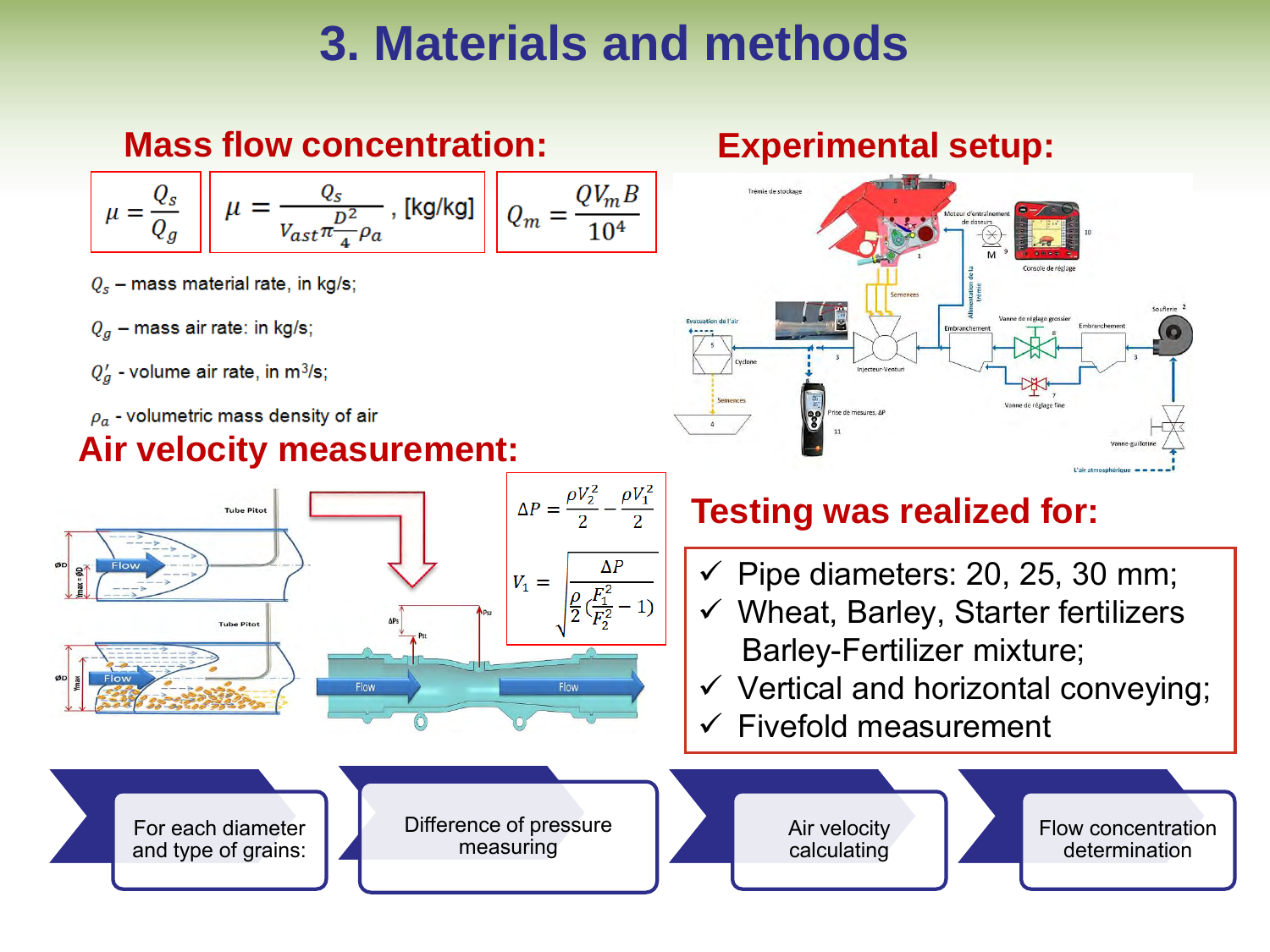#### **Barley, fertilizers and mixture stagnation velocities:**

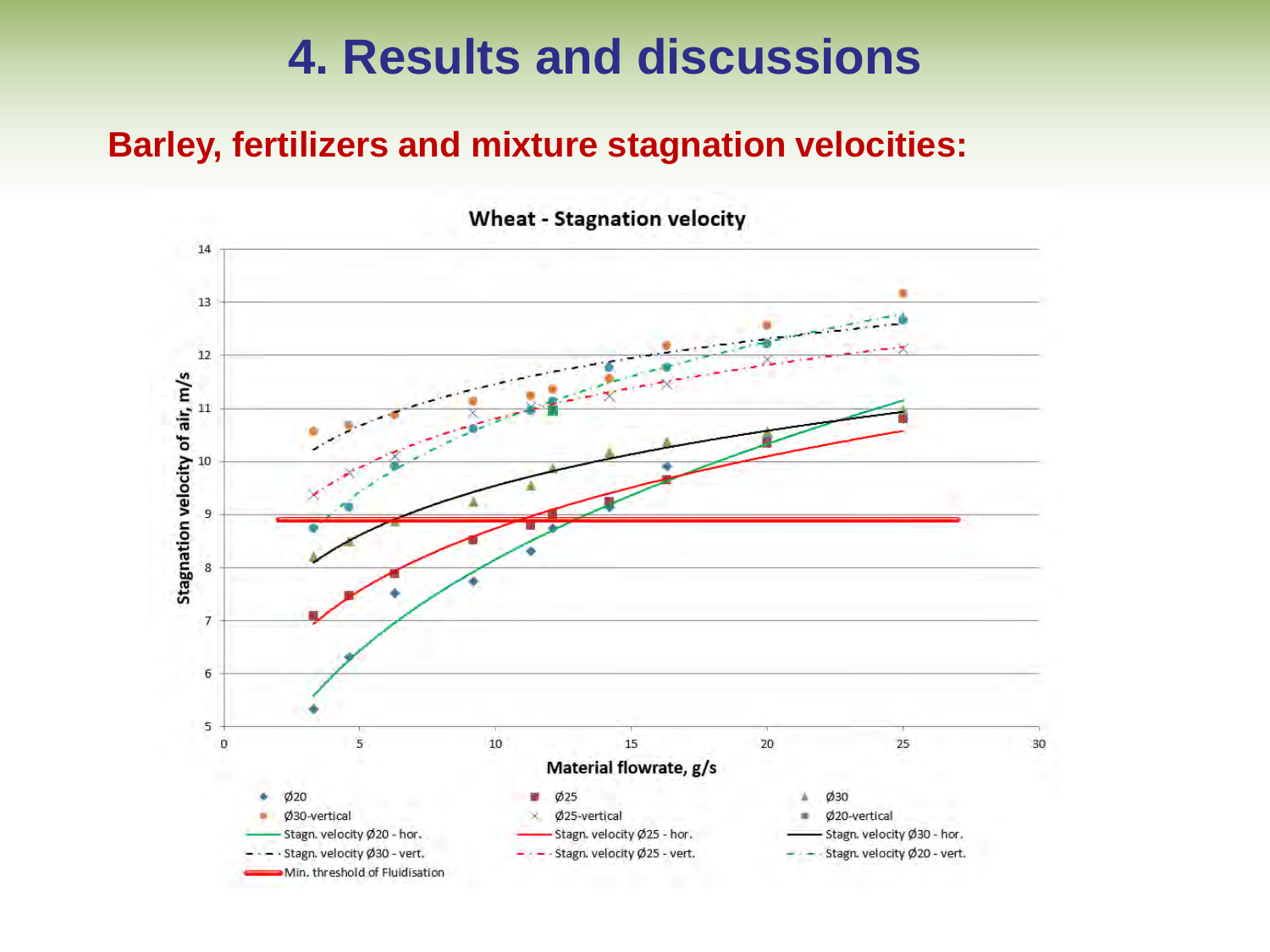#### **Maximum airflow consumption for wheat**

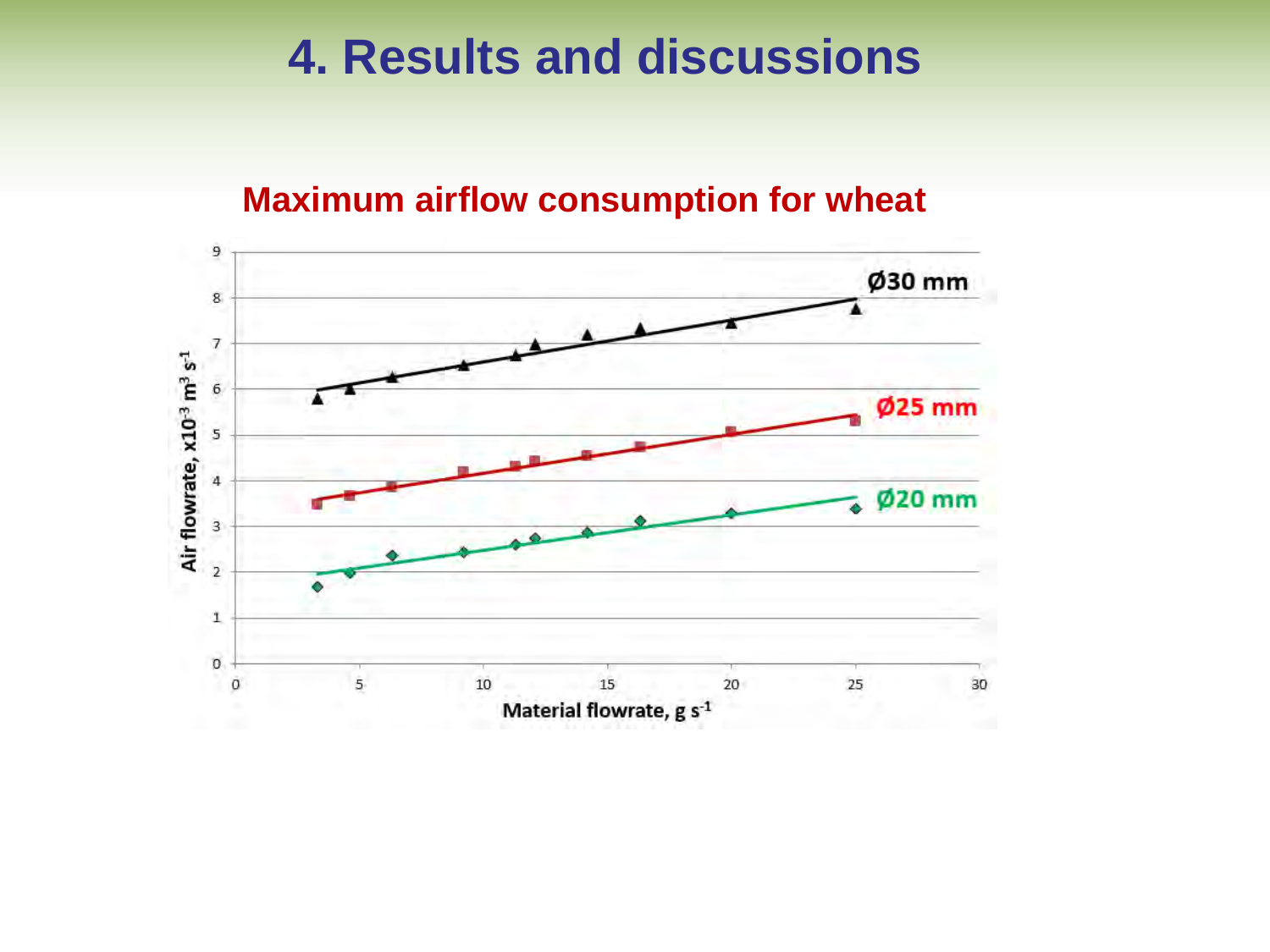#### **Maximum flow concentration of wheat**

**Wheat - Concentration** 

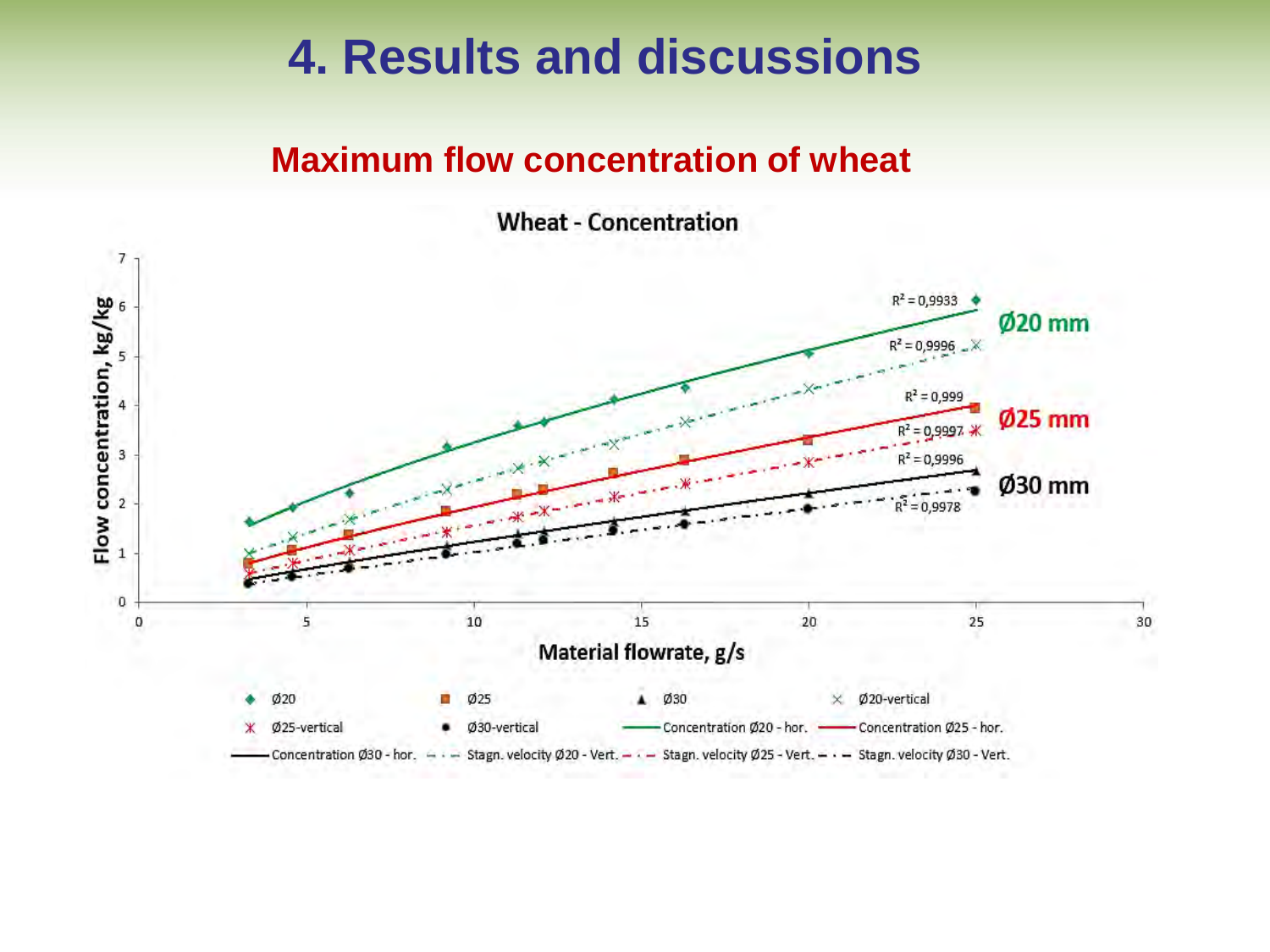#### **Maximum flow concentration of wheat**

 $\overline{7}$ 

6

Flow concentration, kg/kg

3

 $\overline{2}$ 

 $\mathbf{1}$ 

0

Ø<sub>20</sub> Ø25-vertic Concentral **Wheat - Concentration** 



For example: 12.8 g/s of wheat for the rate 220kg/ha at 10 km/h):

- The mass flow concentration must be lower than1.5 for the pipes of Ø20mm, 2.5 for the pipes of Ø25mm and 3.5 pour for the pipes of Ø30mm.
- The minimum air velocity (in the loaded pipe) must be greater than 11.8 m/s. (Vm=0.817Vmax).
- $\checkmark$  In the case of sonde Pitot using this value must be greater than 14.4 m/s.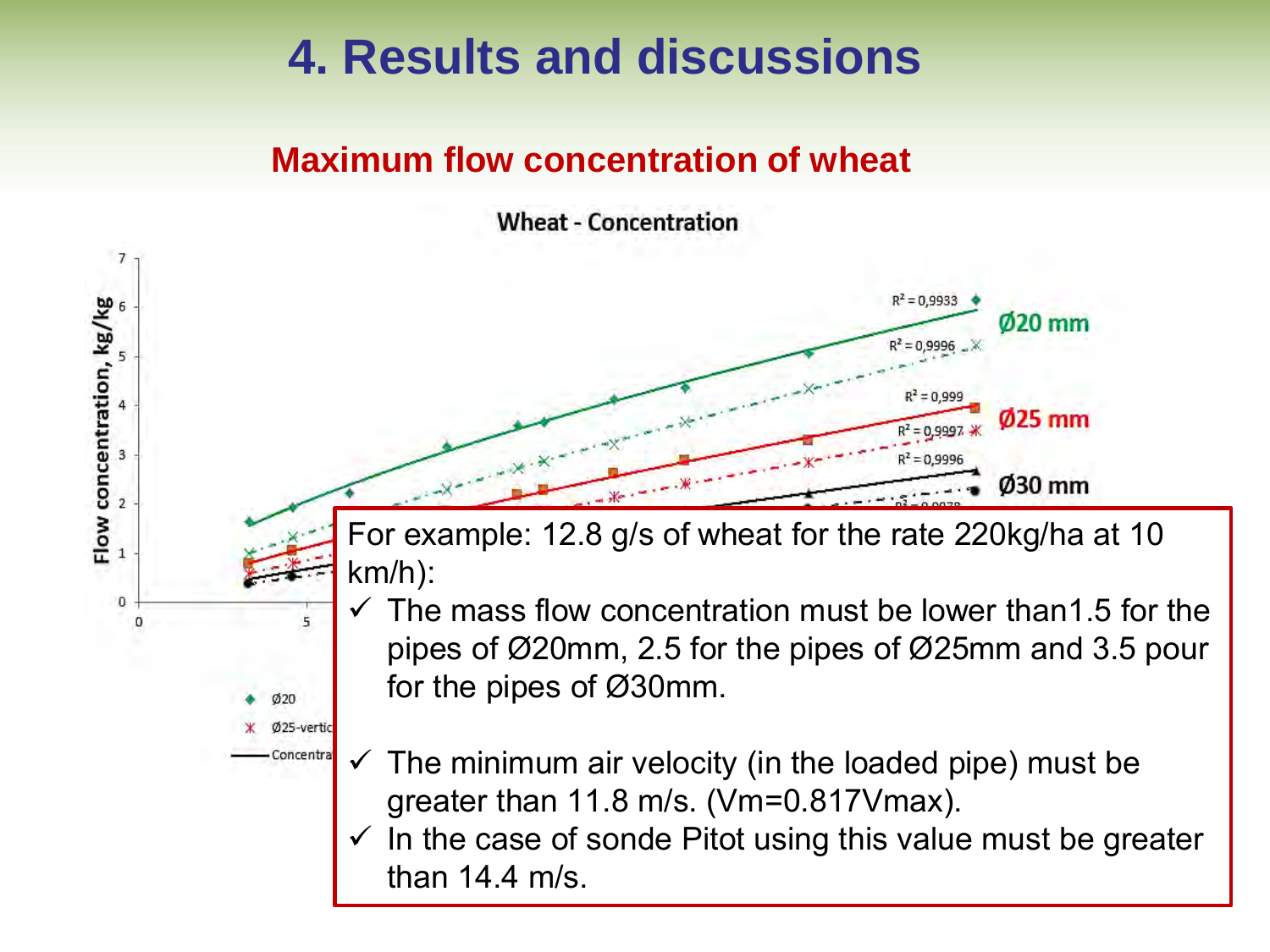

#### **Maximum flow concentration for Barley Maximum flow concentration for fertilizers**



#### **Maximum flow concentration for Mixture**

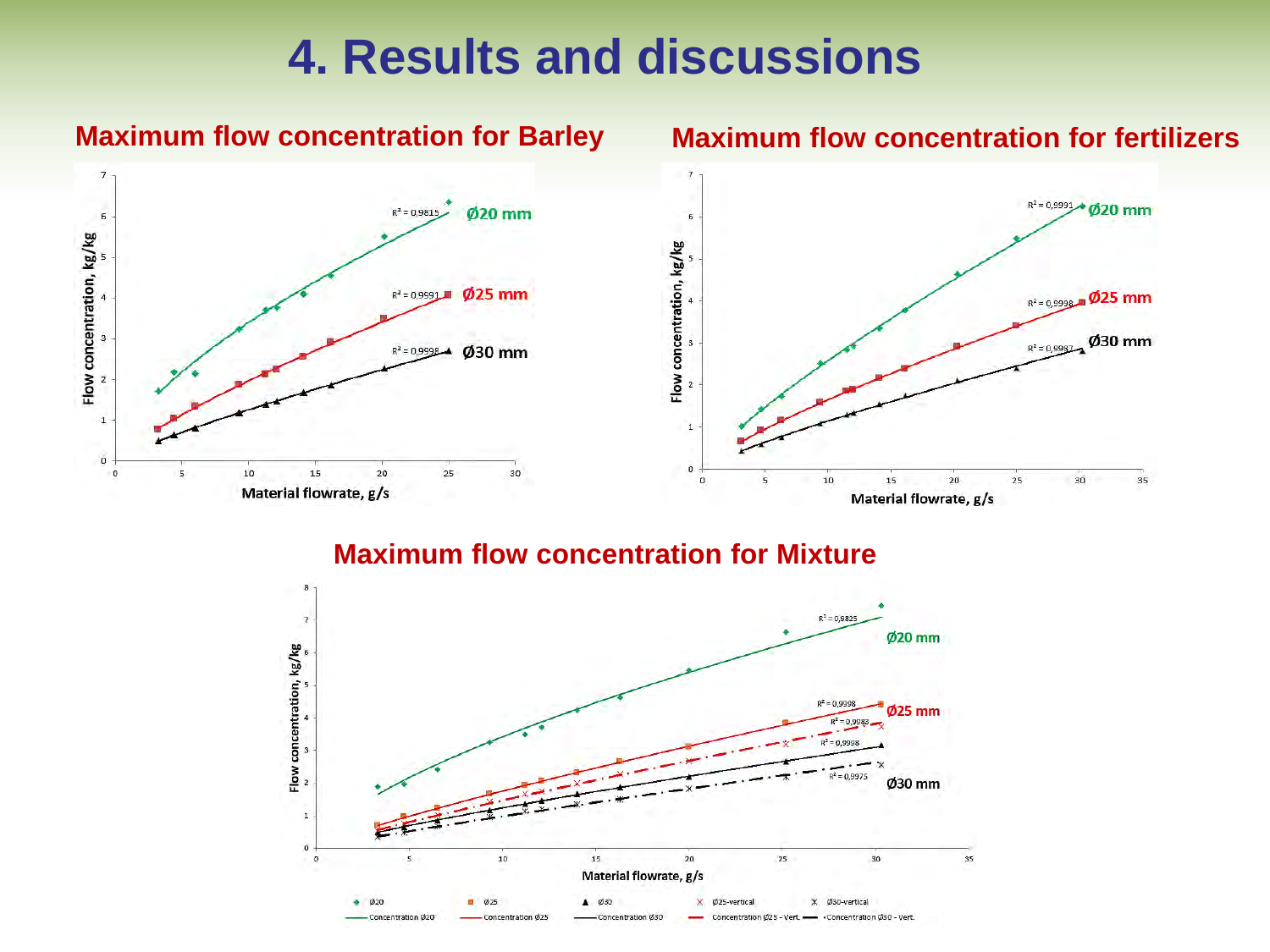## **5. Conclusions and further work**

- $\triangleright$  Starting point of design must be the optimization of conveying in the pipes after distribution head. The design of the rest of the conveying system will result from this first step
- **EX** An experimental set up was design to obtain experimental values for the maximum flow concentration and the minimum air velocity suitable for pneumatic conveying.
- Design of new sensor system.
- $\lambda$  It is recommended to use the pipe sections as lower as possible to favor a homogenous airflow and to reduce the energetic cost of conveying.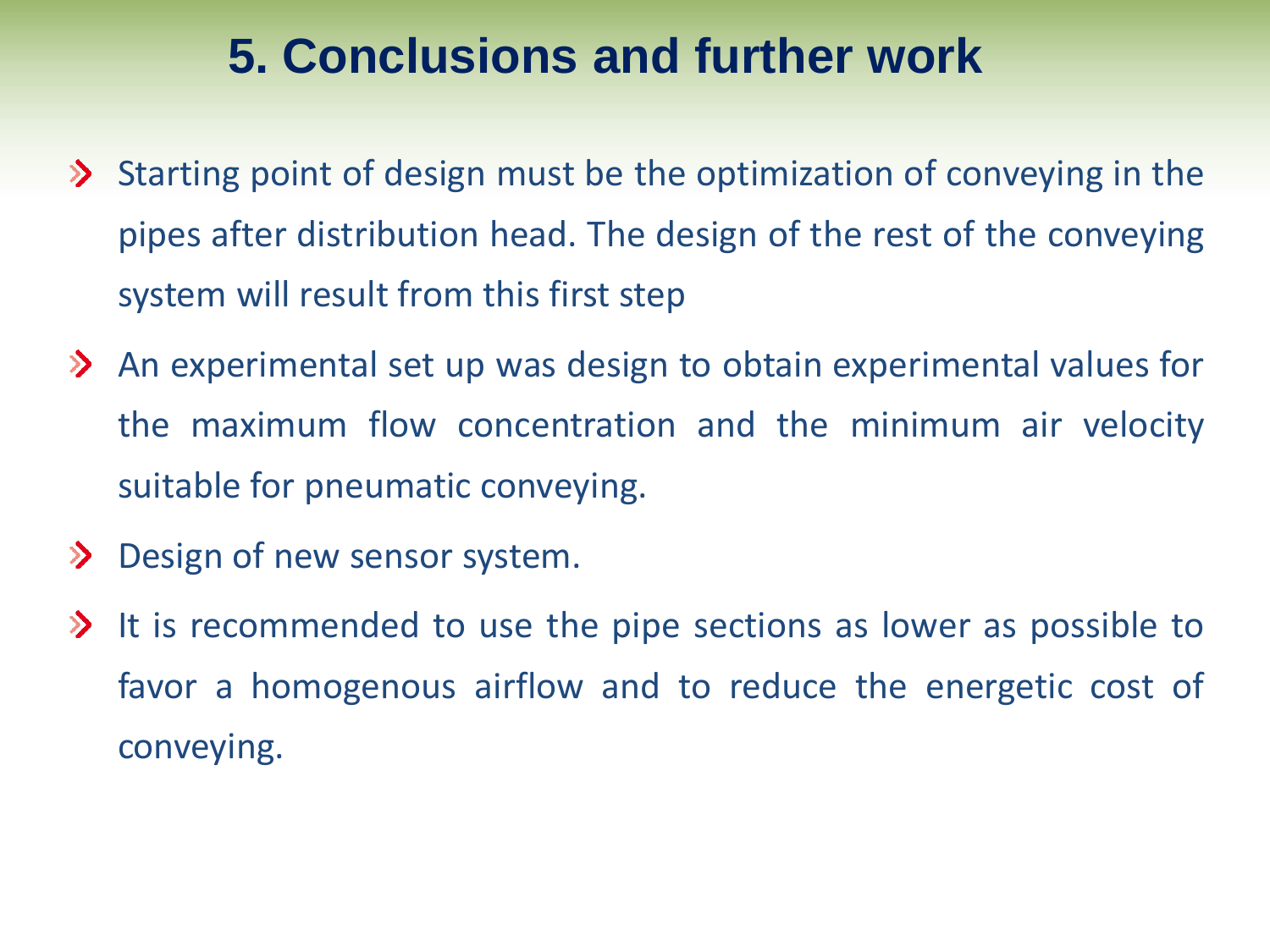## **5. Conclusions and further work**

- Experimental curves of minimum air-velocity can be used to define conditions of conveying for a type of seeds. This value may be 15% higher than the limit of stagnation velocity in vertical conveying for more safety.
- $\geq$  In order to develop knowledge on the conveying of mixtures other experiments could be requested for several proportions of fertilizers and seeds.
- $\triangleright$  Further development of this experimental set-up could use image analysis in order to correlate pressure measurements and seeds stagnation.
- $\sum$  Same work must be made for other species of seeds.